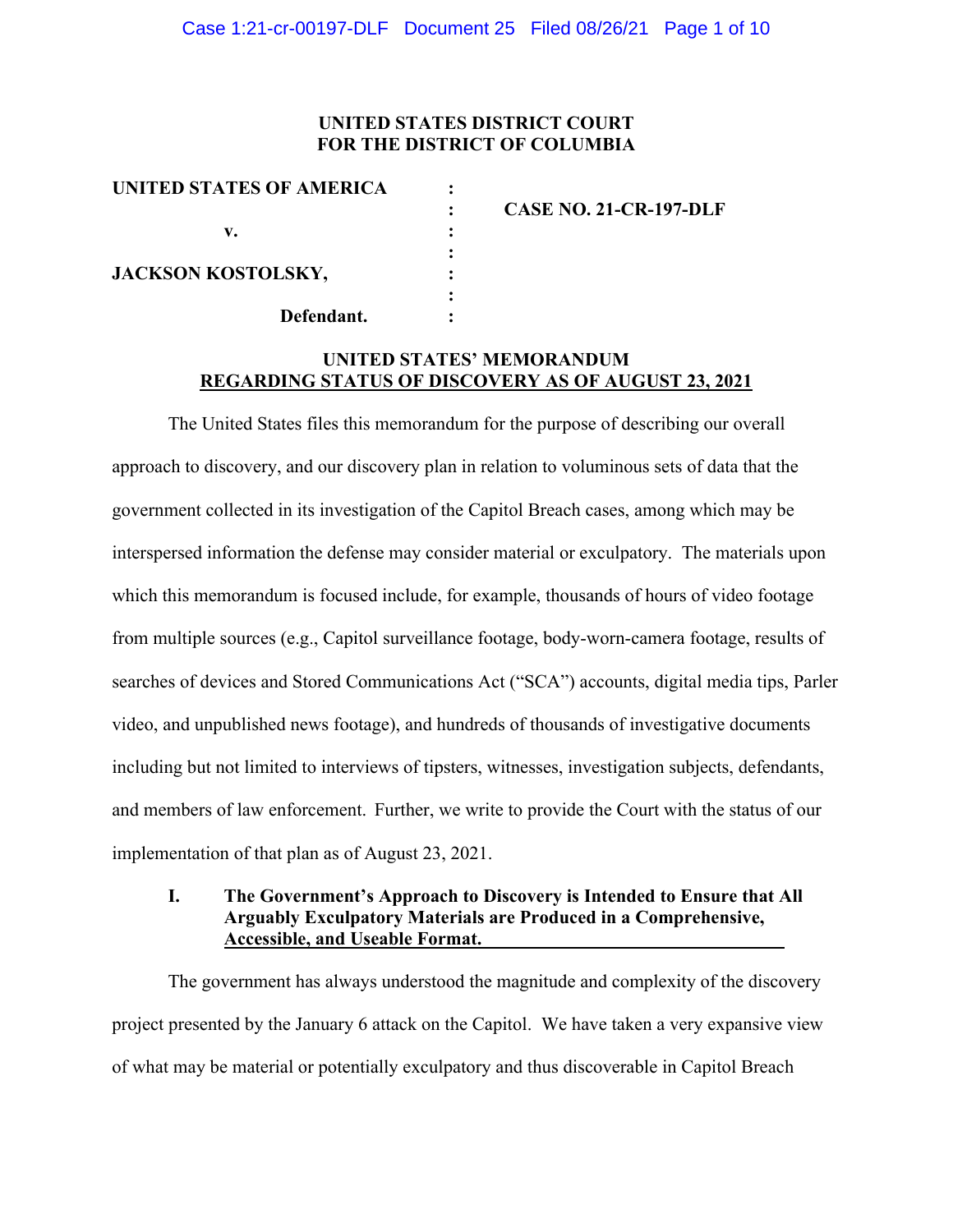#### Case 1:21-cr-00197-DLF Document 25 Filed 08/26/21 Page 2 of 10

cases. Defense counsel in Capitol Breach cases have made requests including any and all information that captures an individual defendant's conduct or statements; shows people "peacefully walking around the Capitol"; or suggests that a member (or members) of law enforcement allowed people to enter or remain in the Capitol or on restricted grounds, acted friendly or sympathetic to the rioters, or otherwise failed to do their jobs. Of course, there may be additional types of information a defendant may consider material or exculpatory, but since the government does not know the defense theory in any particular case, it is impossible to for the government to determine what other types of information a defendant may believe to be material.

To the extent the type of information described above may exist, it may be interspersed among the voluminous sets of data referenced above. Given the volume of material, and because "[d]efendants are in a better position to determine what evidence they believe is exculpatory and will help in their defense,"<sup>1</sup> it is our intent to provide the defense with all data that may contain such information, but in a manner that will facilitate search, retrieval, sorting, and management of that information.

<sup>1</sup> *United States v. Meek,* No. 19-cr-00378-JMS-MJD, 2021 WL 1049773 \*5 (S.D. Ind. 2021). *See also United States v. Ohle*, No. S3 08 CR 1109 (JSR), 2011 WL 651849 \*4 (S.D.N.Y. 2011)(not reported in F.Supp.2d)("placing a higher burden on the Government to uncover such evidence would place prosecutors in the untenable position of having to prepare both sides of the case at once. Indeed, the adversarial system presumes that the defense will be more highly motivated to uncover exculpatory evidence, so if anything the onus is on defense counsel to conduct a more diligent search for material potentially favorable to his client. This is especially true considering that, if exculpatory evidence exists, the defense is in the best position to know what such evidence might be and where it might be located.")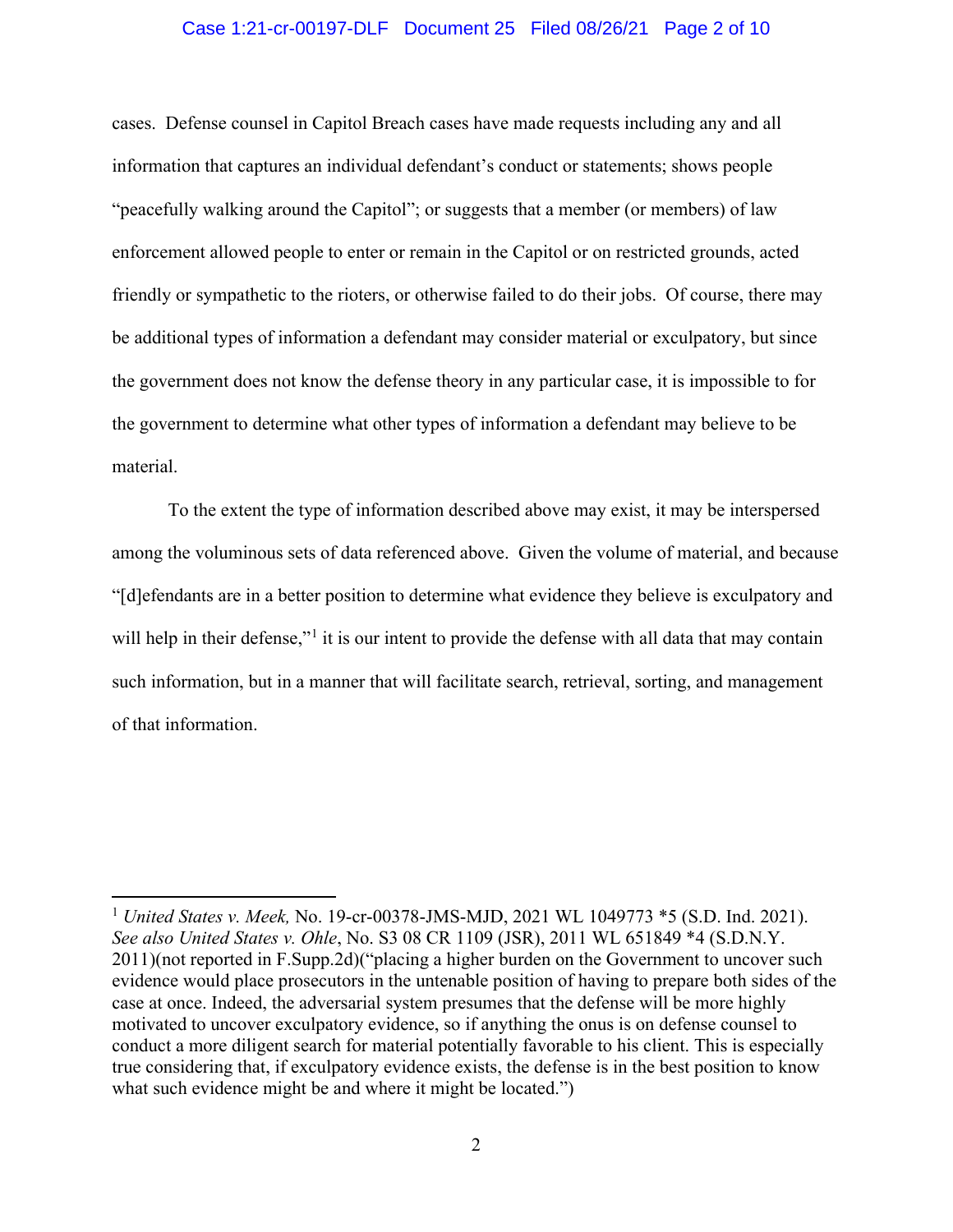## **II. Our General Plan for Production of Voluminous Materials Involves Two Separate Platforms.**

We have developed and begun implementing a plan to use two primary platforms to process and produce discoverable voluminous materials: one for documents (e.g., items such as law enforcement investigation files and business records) and one for digital materials (e.g., video footage). (These two platforms have frequently been referred to as our "database" although, in fact, they are two separate information repositories hosted by unrelated vendors.) We are working collaboratively with Federal Public Defender ("FPD") leadership and electronic discovery experts, including Sean Broderick, the National Litigation Support Administrator for the Administrative Office of the U.S. Courts, Defender Services Office, to ensure that Federal Public Defender offices nationwide that are working on Capitol Breach cases, counsel that are appointed under the Criminal Justice Act, and retained counsel for people who are financially unable to obtain these services will have access to the same platforms, including technological functionality commensurate to that available to the government, for the purpose of receiving and reviewing discoverable materials.

# **A. We will Share Documents from Our Own Relativity Workspace to a Defense Relativity Workspace, and are Making Rolling Productions Via Alternative Means Until the Defense Workspace is Available.**

## **1. Overview**

Deloitte is hosting a Relativity database, or "workspace," for the government to manage and produce documents. Relativity is a cloud-based eDiscovery platform that offers functionalities including document organization, review, production, and analytics within a single environment, and is an industry leader in eDiscovery hosting. As further elaborated below, we are in the process of ingesting hundreds of thousands of documents into our Relativity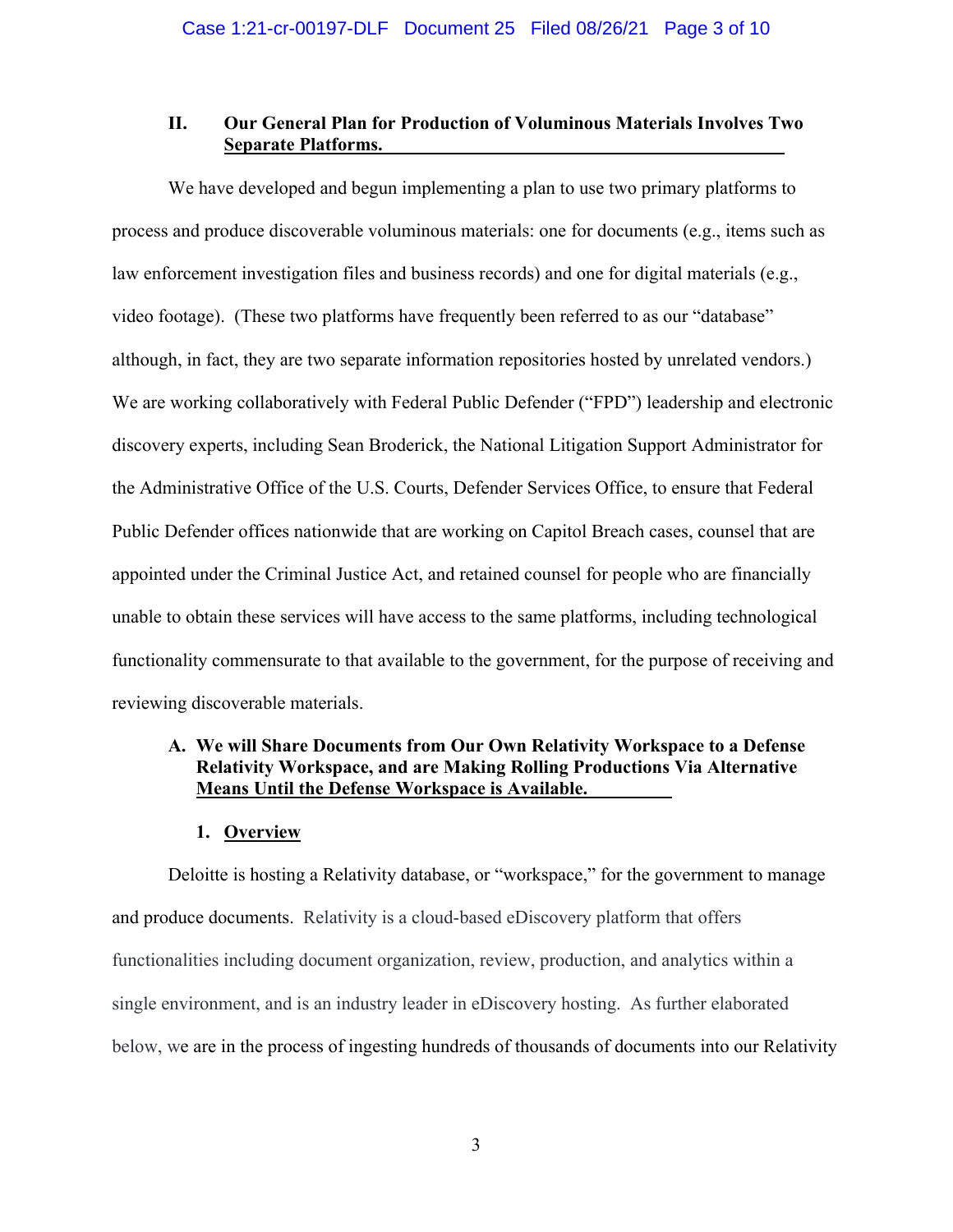#### Case 1:21-cr-00197-DLF Document 25 Filed 08/26/21 Page 4 of 10

workspace, so that we may review them, process them, and produce the documents as appropriate to the defense.

Ultimately, our plan is for all discoverable documents to be shared to a wholly separate defense Relativity workspace, also hosted by Deloitte, but wholly inaccessible to the government. Deloitte is currently creating such a defense workspace within Relativity for receipt of discoverable documents, and we are working toward a modification of our contract to fund the additional hosting and support of that database.<sup>2</sup>

A Relativity workspace will allow Capitol Breach defense teams to leverage Relativity's search and analytics capabilities to search the voluminous documents we expect to produce for information they believe may be material to their individual cases. Defense teams will be able to perform key term searches and metadata searches across hundreds of thousands of documents in the defense workspace. Further, in conjunction with any staff they designate to support their workspace, they will be able to design coding panes that allow them to "tag" items received in discovery as they deem relevant to their cases, e.g., by location ("Lower West Terrace") or

 $2$  Hosting refers to storing and organizing documents in a case within a database for document review, organizing, searching, categorizing, and redacting, and providing users with accounts to access the database. Typically, providing discovery in a format that allows it to be loaded into a database satisfies the government's discovery obligations. We understand that neither the Federal Public Defender nor the Criminal Justice Act panel has a vehicle in place through which they may engage in expedited contracting for the hosting and licensing services that are necessary to meet the demands of this unprecedented volume of materials. Thus, the government has agreed to provide the necessary hosting and licensing services through Deloitte. The government has been closely coordinating with FPD to ensure that when we modify our contract with Deloitte, we obtain sufficient licenses to cover the needs of current cases as well as those of cases that may be brought in the future.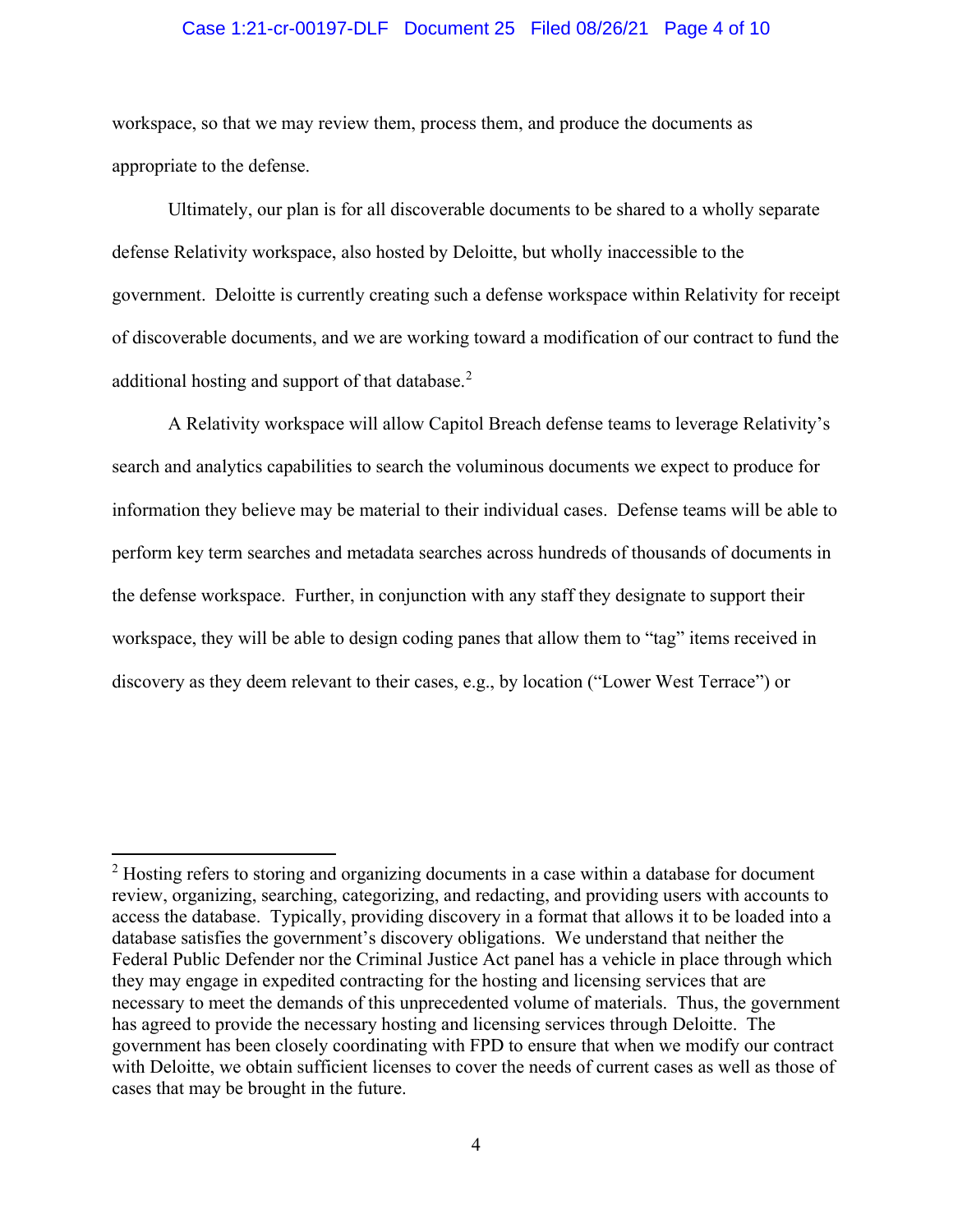#### Case 1:21-cr-00197-DLF Document 25 Filed 08/26/21 Page 5 of 10

defense theories of the case ("Police Let Defendants In"); and then generate search reports based on the results associated with a particular tag or multiple tags.<sup>3</sup>

As elaborated below, although Relativity significantly increases the pace at which we may review and process materials to make appropriate productions, performing these tasks correctly and comprehensively takes time. Nevertheless, we expect to begin making documentary productions from Relativity within the next two weeks, as discussed in more detail below, and will do so on a rolling basis going forward. Until the defense Relativity workspace is operational and defense accounts are established documents will continue to be produced in individualized cases via other available methods – most frequently cloud-based file sharing through USAfx.

# **2. The Government is Steadily Populating its Own Relativity Database with Materials.**

We have already populated our Relativity database with over 30,000 records from the U.S. Capitol Police ("USCP") and USCP reports related to allegations of misconduct by law enforcement in connection with the events of January 6, 2021. We are currently using our Relativity platform to process materials related to allegations of police misconduct and plan to make those reports available within approximately the next two weeks. Capitol Breach

<sup>&</sup>lt;sup>3</sup> We believe that to ensure defendants have meaningful access to the defense Relativity workspace, FPD will require additional support for the workspace. As the Court is aware, "Even if the discovery is produced in an optimal way, defense counsel may still need expert assistance, such as litigation support personnel, paralegals, or database vendors, to convert e-discovery into a format they can use and to decide what processing, software, and expertise is needed to assess the [Electronically Stored Information]." *See Criminal e-Discovery: A Pocket Guide for Judges*, Chapter II (Common Issues in Criminal e-Discovery), at 12.The *Pocket Guide* serves as a supplement to the federal judiciary's bench book. We are engaging in frequent and productive discussions with FPD in the effort to resolve contractual and technical details related to the implementation of an adequate support plan.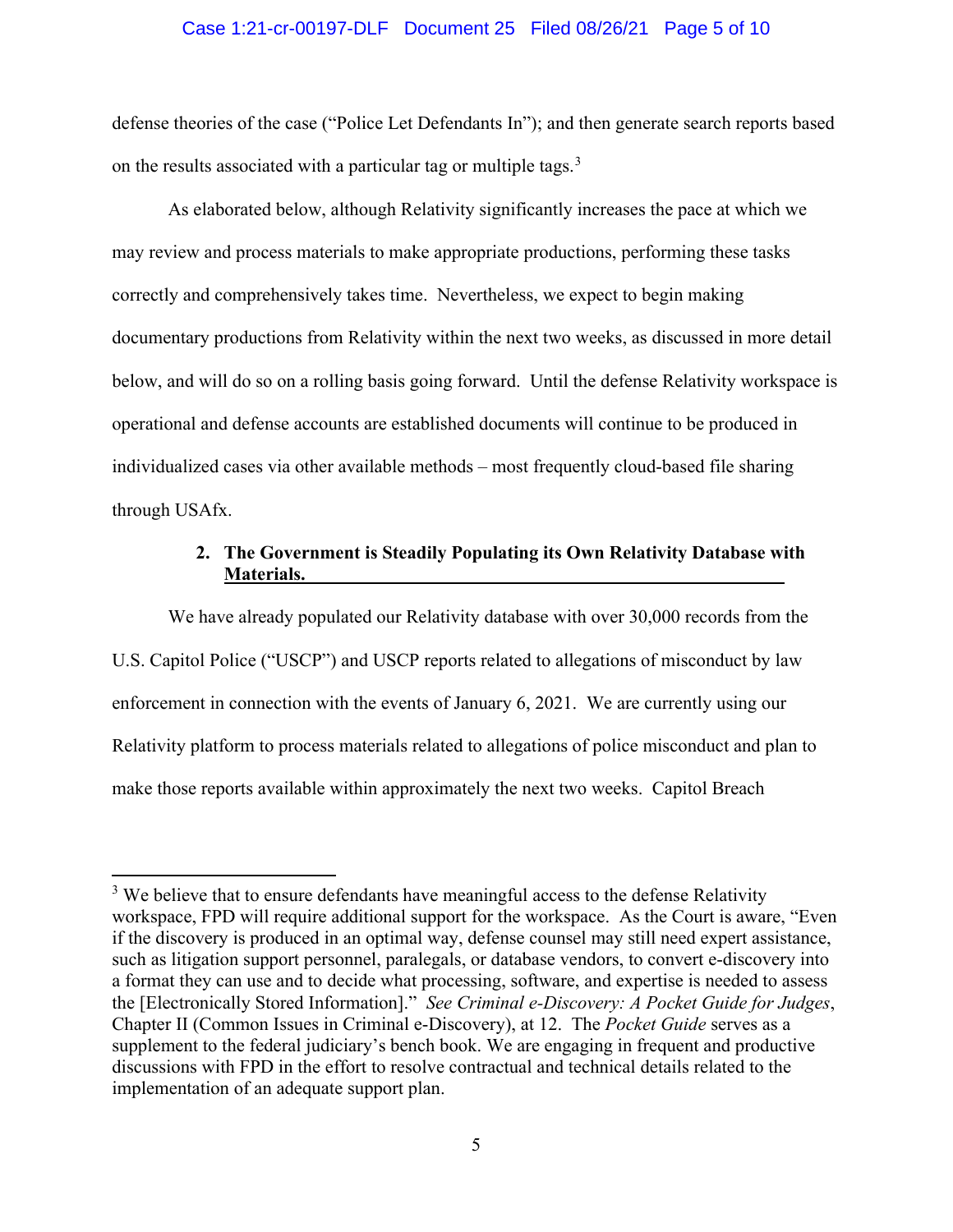#### Case 1:21-cr-00197-DLF Document 25 Filed 08/26/21 Page 6 of 10

prosecution teams will disseminate these materials once they become available. We are prioritizing these materials and Metropolitan Police Department ("MPD") use-of-force investigation files because many defendants have requested them.

We are steadily working to ingest into Relativity potentially discoverable documents that we requested and received from multiple law enforcement agencies, while ensuring that materials that are or may be protected by Federal Rule of Criminal Procedure 6(e) are adequately protected. Of course, Federal Bureau of Investigation ("FBI") files account for the majority of documentary evidence that we will need to ingest and review. The FBI estimates that there are approximately 750,000 investigative memoranda and attachments in its files associated with the Capitol Breach investigation. We intend to organize, deduplicate, and produce these materials as appropriate, using all of Relativity's tools to do so as quickly as possible. As discussed below, however, these processes are not wholly automated, and will require both technical expertise and manual assistance.

#### **3. The Workflow in Processing Materials for Discovery Takes Time.**

The process of populating Relativity with potentially discoverable material, all in varied formats and from different sources, is complicated. It is *not* like copying and pasting a file, or even like duplicating a hard drive. Before the hundreds of thousands of investigative files at issue here are ever loaded to Relativity, they must be meaningfully organized into folder structures that will make sense to reviewers and recipients. The materials must also be qualitychecked, e.g., we must ensure that we have the password for protected documents, that the documents were provided in a format that will open, and that we remove irrelevant software and system files that would only cloud the workspace and confuse reviewers. After materials are loaded to Relativity, we must customize the manner in which they are displayed so as to be

6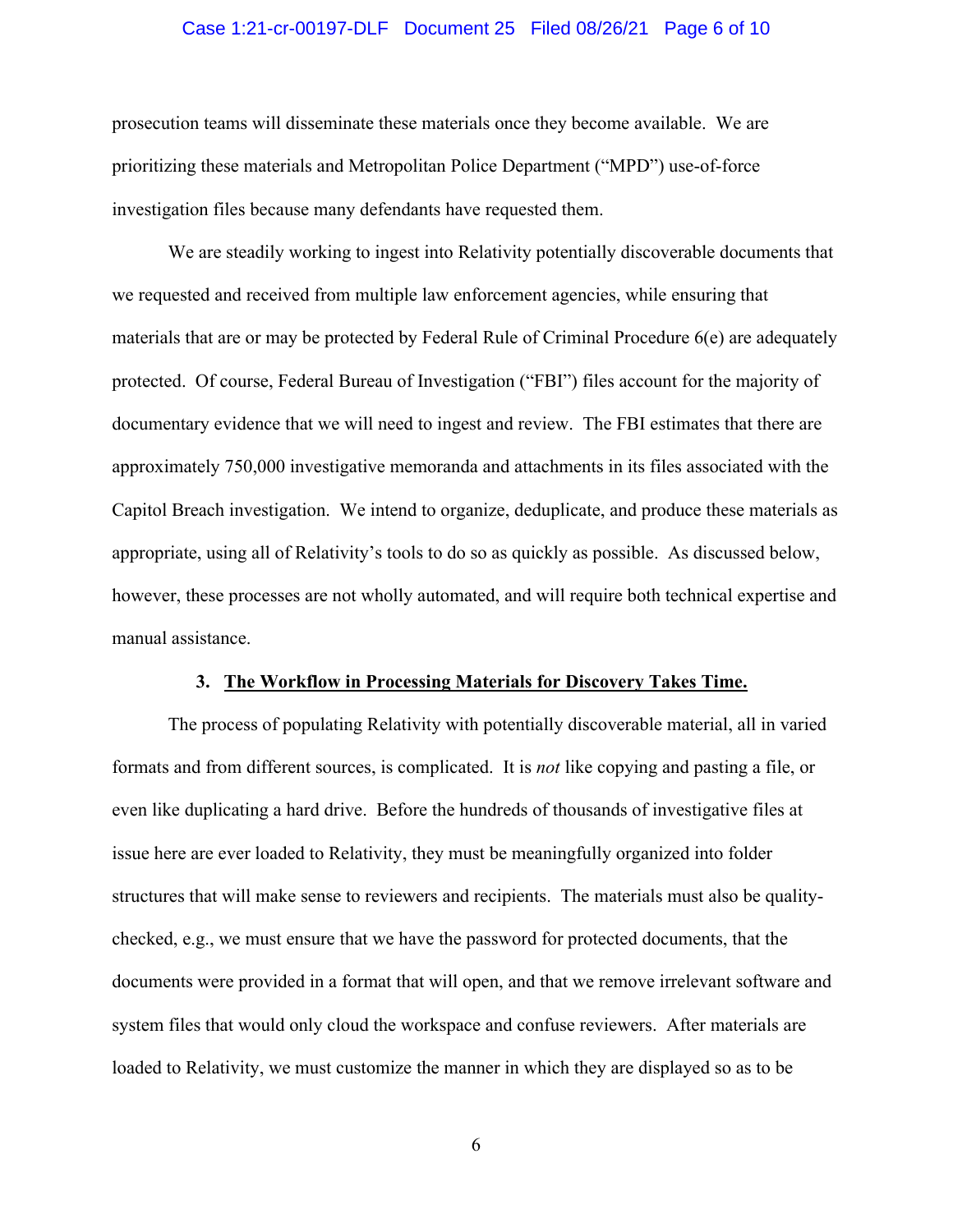#### Case 1:21-cr-00197-DLF Document 25 Filed 08/26/21 Page 7 of 10

meaningful to reviewers who will make discoverability determinations and apply appropriate redactions and sensitivity designations. Not all documents are created equal, e.g., financial records and forensic cell phone search reports cannot meaningfully be displayed in the same way.

All of these processes will be assisted by leveraging Relativity's tools as much as possible, such as by using keyword searches to identify items that must be excluded or redacted; and deduplication tools to recognize documents that have already been processed so that they are not analyzed or reproduced multiple times. Although these processes are time-consuming, they are necessary to avoid production of unorganized data dumps, unreadable files, and unusable databases; or a failure of the government to take adequate steps to prevent both victims and defendants' private information from being shared with hundreds of defendants.

# **B. We will Share Digital Evidence from Our Own Evidence.com Instance to a Defense Evidence.com Instance, and Make Rolling Productions as Digital Media is Processed.**

Relativity was primarily designed as document review platform and not to manage terabytes of digital evidence. Although it is technologically possible to view and share video evidence within Relativity, in this case, the volume of video would significantly reduce Relativity's performance speed.

Accordingly, we will use evidence.com as a platform to manage, review, and share digital media evidence. Evidence.com is a cloud-based digital evidence management system designed by Axon Enterprise, Inc. ("Axon"), an industry leader in body-worn-camera systems. Axon refers to a singular environment of evidence.com as an "instance." The government has agreed to fund a defense instance of evidence.com and to provide the necessary licensing services through Axon. This instance will be managed and administered by FPD, and the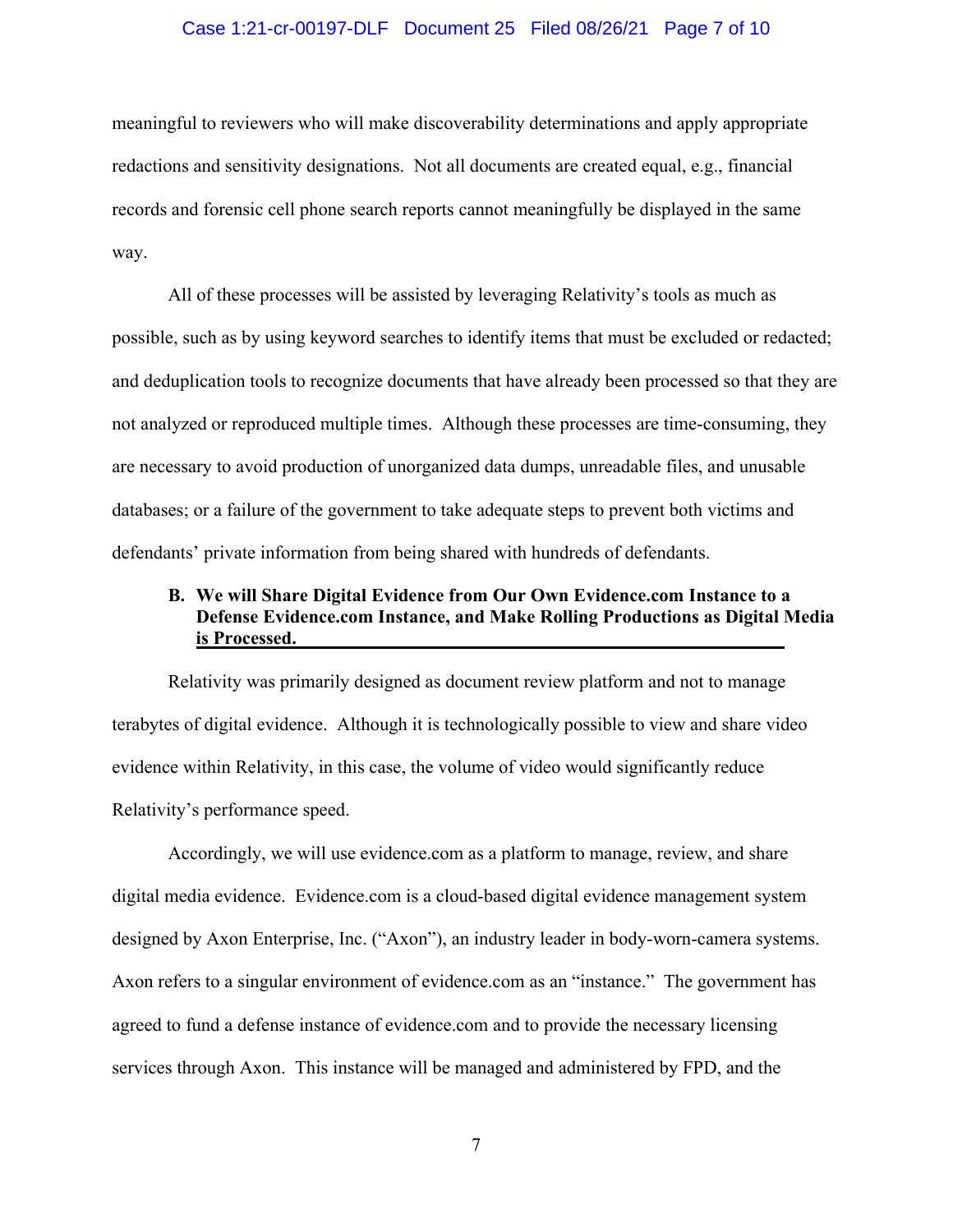#### Case 1:21-cr-00197-DLF Document 25 Filed 08/26/21 Page 8 of 10

government will have no ability to log into or retrieve information from this instance. As recently as Saturday, August 21, 2021, we consulted with representatives from Axon about our plan and we expect our contract with Axon will be modified expeditiously. As with Relativity, the government has been closely coordinating with FPD to ensure that we cover the needs of current cases as well as those of cases that may be brought in the future. We understand that legal defense teams will likely wish to share voluminous evidence with defendants. Axon has additional infrastructure referred to as my.evidence.com that will allow defense attorneys to share voluminous evidence with individual defendants.

We have already migrated over 2,900 body-worn-camera videos totaling over 2,300 hours (nearly 100 days) into our instance of evidence.com. For the reasons relayed above, from a technological perspective, we expect to be able to share this footage with FPD's evidence.com instance within approximately the next two weeks. Before we can share voluminous video footage with FPD, we must also ensure that the footage is adequately protected. Based on a review of the body-worn-camera footage conducted by our Office, the footage displays approximately 1,000 events that may be characterized as assaults on federal officers. As these officers now, or in the future may, qualify as victims under the Crime Victims Rights Act, they have the "right to be reasonably protected from the accused" and the "right to be treated with fairness and with respect of the victim's dignity and privacy." 18 U.S.C. §§ 3771(a)(1) and (8).

 When we share the footage, we also intend to share information we have developed that will help facilitate efficient defense review of body-worn-camera footage. For example:

• Individuals in our Office who reviewed all the body-worn-camera footage in our instance created a spreadsheet that identifies footage by agency, officer, video start time, a summary of events, and location of the camera in 15-minute increments. The locations are defined in zone map they created. We will share our zone map and the spreadsheet with the legal defense teams, subject to adequate protection.

8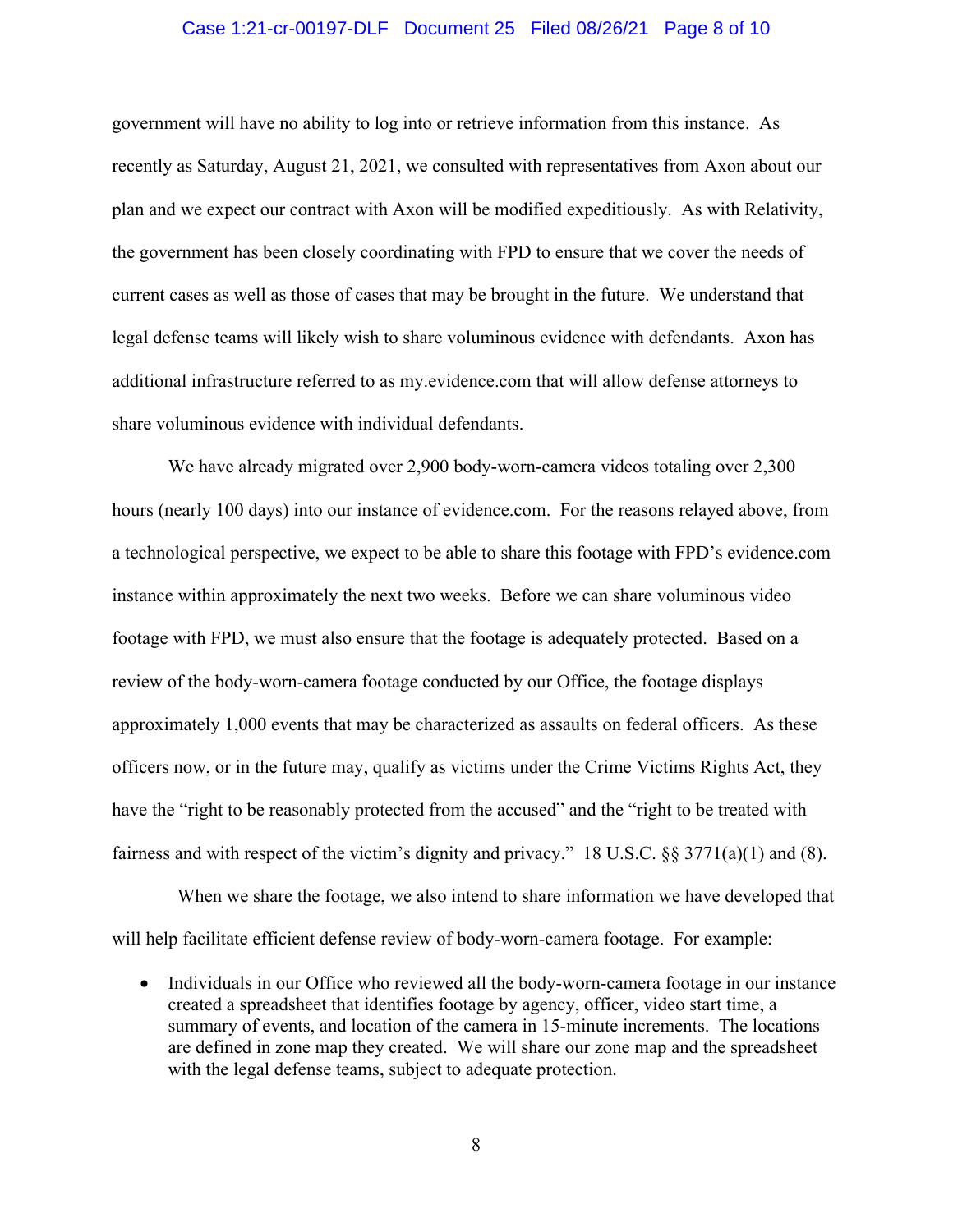## Case 1:21-cr-00197-DLF Document 25 Filed 08/26/21 Page 9 of 10

• We obtained from MPD Global Positioning Satellite ("GPS") information for radios that may be of assistance in identifying the location of officers whose body-worn-camera footage is relevant to the defense. We will share this information with the legal defense teams, subject to adequate protection.

We will continue to ingest video evidence into evidence.com on a rolling basis, and to produce it regularly. As evidence.com was designed to function in coordination with bodyworn-cameras designed by Axon, ingesting body-worn-camera footage into our instance was fairly simple. Other footage will need to be converted from proprietary formats before it can be ingested into evidence.com, and so processing will take longer.

At this time, the FBI is in the process of transmitting Capitol surveillance footage for ingestion into evidence.com. Because of the size of the footage, it will take several weeks to receive and ingest the footage. Based on our current understanding of the technical complexities involved, we expect to start rolling productions from 7,000 hours of footage that the USCP provided the FBI within approximately the next four weeks. An additional 7,000 hours of footage is not relevant to this case and, therefore will not be produced.